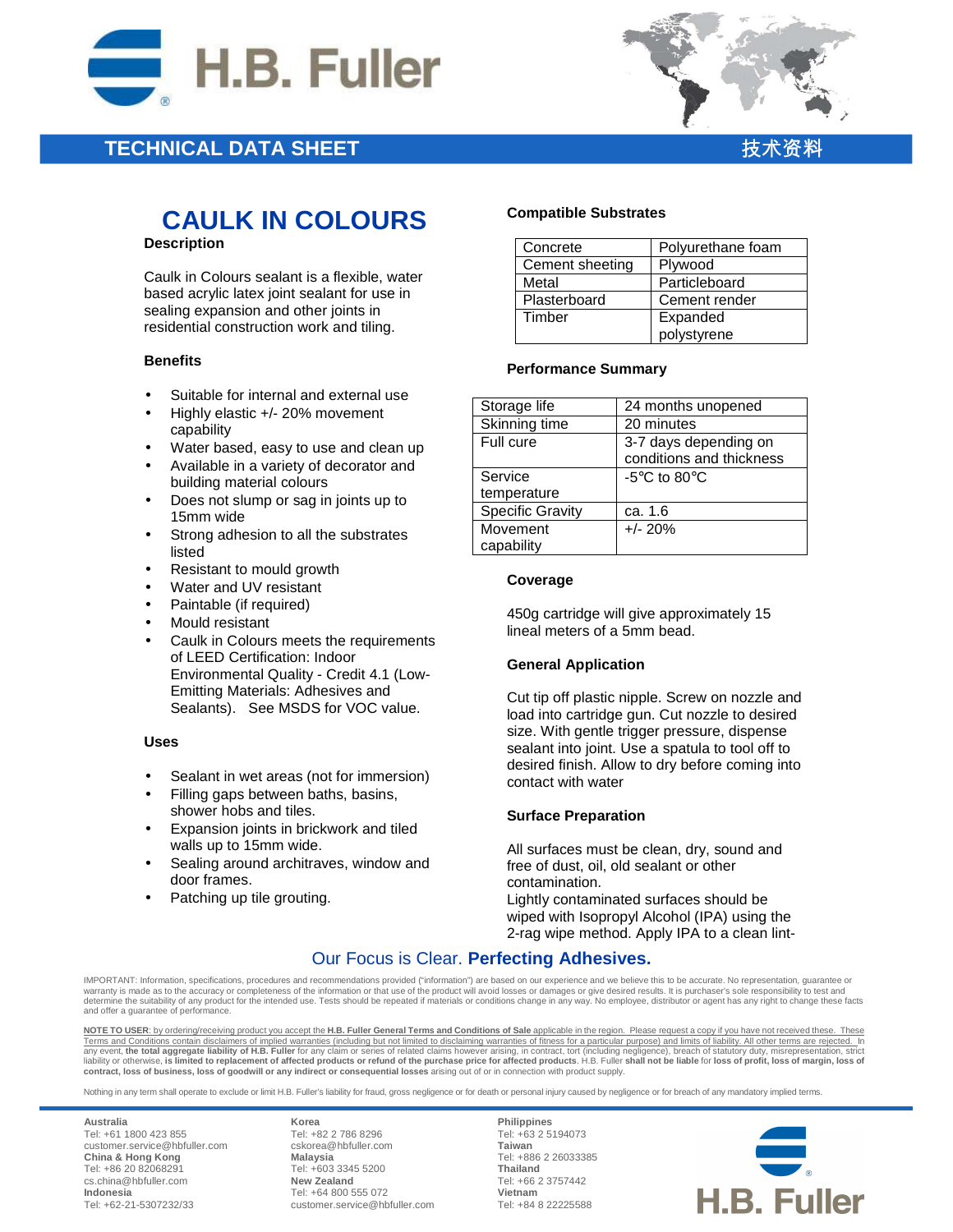

## **TECHNICAL DATA SHEET**



free cloth and wipe onto the surface to be cleaned to solubilise and remove the majority of the contaminant. A clean dry cloth should then be applied to remove remaining contamination and dry the surface. Ensure wet cleaner is not allowed to dry on surface. For more heavily contaminated surfaces or where the IPA does not remove the contaminant, a generic wax and grease remover should be applied using the same 2 rag wipe method. Once this has been completed the surface should be given a final clean with IPA using the 2-rag wipe method to ensure the surface is adequately prepared. Adhesion to metals and some surface finishes can be further improved by light abrasion prior to cleaning with IPA using the 2 rag-wipe method. For glazing applications IPA should be used to clean and prepare the surface. Manufacturers of plastics should be consulted about suitable cleaning solvents. Adhesion to plastics should be pre-tested. Mask either side of joint to produce a neat finish. Use a suitable sized foam backing rod or polyethylene bond breaker tape to prevent three sided joint contact impeding the free and even deformation of the sealant in a cyclic joint.

## **Expansion Joints**

When used in expansion joints ensure the joint is at least 6mm in depth and no more than 15mm in width. For joints between 6mm and 12mm width maintain the joint depth at 6mm, while for wider joints the ratio of width to depth should be 2:1. Ensure the base of the joint is not directly in contact with the sealant by using tape, foam or backing rod in the joint base."

#### **Cure Time**

Caulk in Colours acrylic sealant will cure in three to seven days depending on joint dimensions, temperature and substrate porosity. The lower the temperature or higher the humidity will result in longer curing times.

#### **Clean Up**

Clean up uncured sealant with a wet rag and water. Cured material can be removed by trimming with a knife or scraper.

#### **Safety Information**

Caulk in Colours is not classified as hazardous according to criteria of Safe Work Australia. A Material Safety Data Sheet is available from the H.B. Fuller representative your state, HB Fuller Australia customer service, or downloadable from the HB Fuller web site, www.hbfuller.com.au

#### **Limitations**

- Not suitable where both surfaces are non porous.
- Not suitable for constant water immersion or where water may pool on surface .e.g. shower bases, paving joints.
- Not suitable for foot or vehicle traffic areas or flooring
- Cannot be stained
- Mould resistance will deteriorate over time, ensure surfaces are cleaned often to prevent build up of contaminants that may support mould growth.

## **Disclaimer**

This technical data sheet summarises at the date of issue to the best technical knowledge

## Our Focus is Clear. **Perfecting Adhesives.**

IMPORTANT: Information, specifications, procedures and recommendations provided ("information") are based on our experience and we believe this to be accurate. No representation, guarantee or warranty is made as to the accuracy or completeness of the information or that use of the product will avoid losses or damages or give desired results. It is purchaser's sole responsibility to test and warranty is made as determine the suitability of any product for the intended use. Tests should be repeated if materials or conditions change in any way. No employee, distributor or agent has any right to change these facts and offer a guarantee of performance.

**NOTE TO USER**: by ordering/receiving product you accept the **H.B. Fuller General Terms and Conditions of Sale** applicable in the region. Please request a copy if you have not received these. These Terms and Conditions contain disclaimers of implied warranties (including but not limited to disclaiming warranties of fitness for a particular purpose) and limits of liability. All other terms are rejected. In<br>any event, **contract, loss of business, loss of goodwill or any indirect or consequential losses** arising out of or in connection with product supply.

Nothing in any term shall operate to exclude or limit H.B. Fuller's liability for fraud, gross negligence or for death or personal injury caused by negligence or for breach of any mandatory implied terms.

**Australia** Tel: +61 1800 423 855 customer.service@hbfuller.com **China & Hong Kong**  Tel: +86 20 82068291 cs.china@hbfuller.com **Indonesia**  Tel: +62-21-5307232/33

**Korea** Tel: +82 2 786 8296 cskorea@hbfuller.com **Malaysia**  Tel: +603 3345 5200 **New Zealand** Tel: +64 800 555 072 customer.service@hbfuller.com

**Philippines** Tel: +63 2 5194073 **Taiwan**  Tel: +886 2 26033385 **Thailand**  Tel: +66 2 3757442 **Vietnam**  Tel: +84 8 22225588